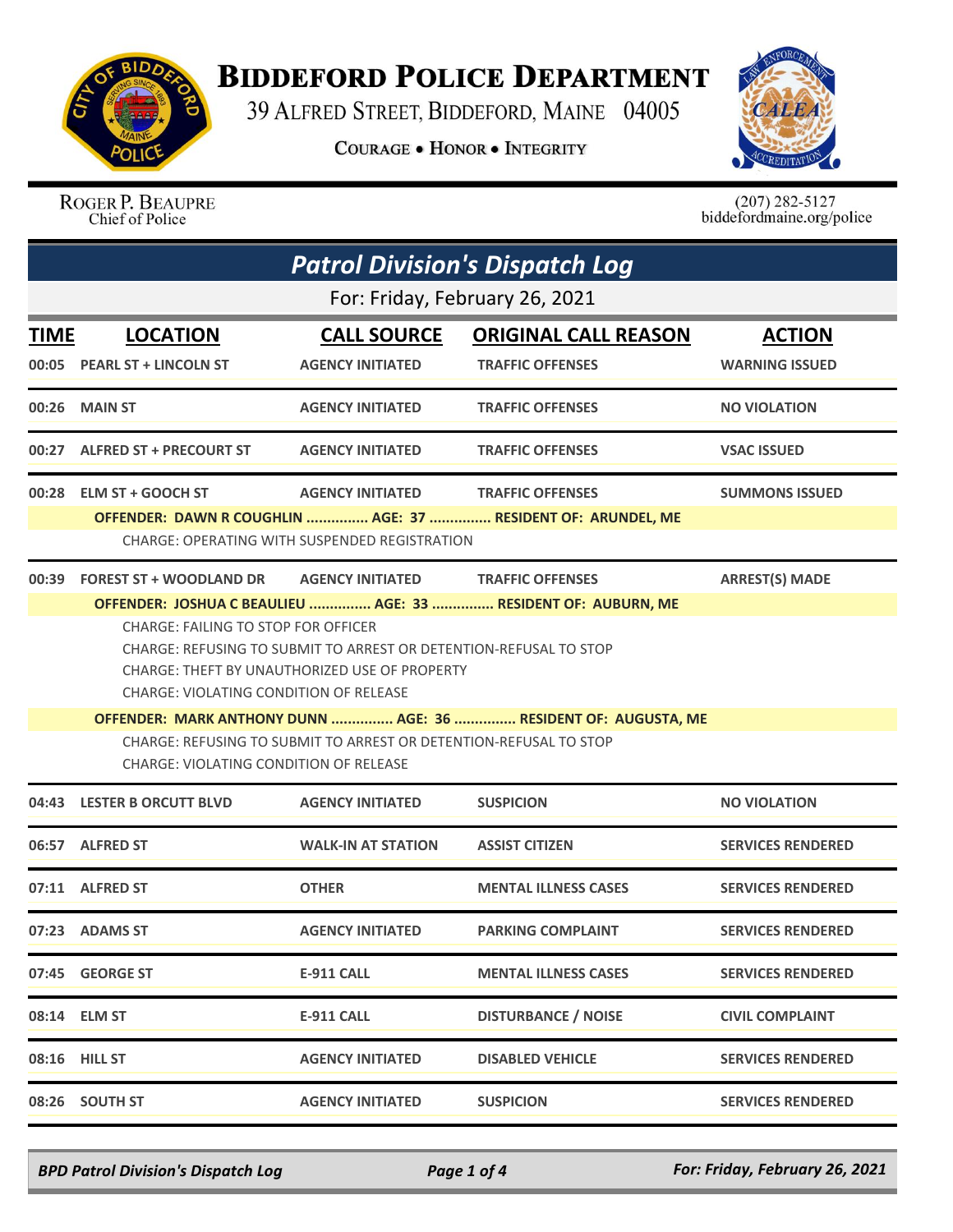| <b>TIME</b> | <b>LOCATION</b><br>08:26 POOL ST | <b>CALL SOURCE</b><br><b>NON-EMERGENCY CALL</b> | <b>ORIGINAL CALL REASON</b><br><b>SUSPICION</b> | <b>ACTION</b><br><b>SERVICES RENDERED</b> |
|-------------|----------------------------------|-------------------------------------------------|-------------------------------------------------|-------------------------------------------|
|             | 09:09 CLIFFORD ST                | <b>AGENCY INITIATED</b>                         | <b>TRAFFIC OFFENSES</b>                         | <b>VSAC ISSUED</b>                        |
|             | 09:19 POOL ST                    | <b>AGENCY INITIATED</b>                         | <b>TRAFFIC OFFENSES</b>                         | <b>VSAC ISSUED</b>                        |
|             | 09:30 PEARL ST                   | <b>NON-EMERGENCY CALL</b>                       | <b>BURGLARY</b>                                 | <b>REPORT TAKEN</b>                       |
|             | 09:42 ELM ST                     | <b>NON-EMERGENCY CALL</b>                       | <b>SHOPLIFTING</b>                              | <b>REPORT TAKEN</b>                       |
|             | 09:44 LITTLE HOUSE OF PRAYER DR  | <b>OTHER</b>                                    | <b>SEX OFFENDER REGISTRATION</b>                | <b>REPORT TAKEN</b>                       |
|             | 09:45 ALFRED ST                  | <b>WALK-IN AT STATION</b>                       | <b>COURT ORDERED CHECK IN</b>                   | <b>CALL TRANSFERRED</b>                   |
|             | 09:51 WENTWORTH ST               | <b>NON-EMERGENCY CALL</b>                       | <b>PARKING COMPLAINT</b>                        | <b>VEHICLE TOWED</b>                      |
|             | 10:19 SULLIVAN ST                | <b>WALK-IN AT STATION</b>                       | <b>ARTICLES LOST/FOUND</b>                      | <b>REPORT TAKEN</b>                       |
|             | 10:30 SOUTH ST                   | <b>NON-EMERGENCY CALL</b>                       | <b>TRESPASSING</b>                              | <b>NEGATIVE CONTACT</b>                   |
|             | 11:31 SUMMER ST                  | <b>NON-EMERGENCY CALL</b>                       | <b>PARKING COMPLAINT</b>                        | <b>SERVICES RENDERED</b>                  |
|             | 11:42 ELM ST                     | <b>AGENCY INITIATED</b>                         | <b>TRAFFIC OFFENSES</b>                         | <b>WARNING ISSUED</b>                     |
|             | 12:05 HILL ST                    | <b>AGENCY INITIATED</b>                         | <b>TRAFFIC OFFENSES</b>                         | <b>VSAC ISSUED</b>                        |
| 12:18       | <b>CLIFFORD ST</b>               | <b>NON-EMERGENCY CALL</b>                       | <b>TRESPASSING</b>                              | <b>CIVIL COMPLAINT</b>                    |
|             | 12:25 PROSPECT ST                | <b>AGENCY INITIATED</b>                         | <b>TRAFFIC OFFENSES</b>                         | <b>WARNING ISSUED</b>                     |
|             | 13:07 JOHN ST                    | <b>E-911 CALL</b>                               | 911 MISUSE                                      | <b>SERVICES RENDERED</b>                  |
|             | 13:30 HIGH ST                    | <b>NON-EMERGENCY CALL</b>                       | <b>MESSAGE DELIVERY</b>                         | <b>NEGATIVE CONTACT</b>                   |
|             | 13:41 ELM ST                     | <b>NON-EMERGENCY CALL</b>                       | <b>TRESPASSING</b>                              | <b>REPORT TAKEN</b>                       |
|             | 14:01 POOL ST                    | <b>AGENCY INITIATED</b>                         | <b>TRAFFIC OFFENSES</b>                         | <b>WARNING ISSUED</b>                     |
|             | 14:05 CATHEDRAL OAKS DR          | <b>NON-EMERGENCY CALL</b>                       | <b>SUSPICION</b>                                | <b>NEGATIVE CONTACT</b>                   |
|             | 14:14 POOL ST                    | <b>AGENCY INITIATED</b>                         | <b>TRAFFIC OFFENSES</b>                         | <b>WARNING ISSUED</b>                     |
|             | 15:03 POOL ST + LAFAYETTE ST     | <b>AGENCY INITIATED</b>                         | <b>TRAFFIC OFFENSES</b>                         | <b>WARNING ISSUED</b>                     |
|             | 15:12 ELM ST                     | <b>AGENCY INITIATED</b>                         | <b>TRAFFIC OFFENSES</b>                         | <b>REPORT TAKEN</b>                       |
|             | 15:13 ELM ST                     | <b>AGENCY INITIATED</b>                         | <b>PRO-ACTIVE DV RESPONSE TEAM</b>              | <b>NEGATIVE CONTACT</b>                   |
|             | 15:18 POOL ST                    | <b>AGENCY INITIATED</b>                         | <b>TRAFFIC OFFENSES</b>                         | <b>WARNING ISSUED</b>                     |

*BPD Patrol Division's Dispatch Log Page 2 of 4 For: Friday, February 26, 2021*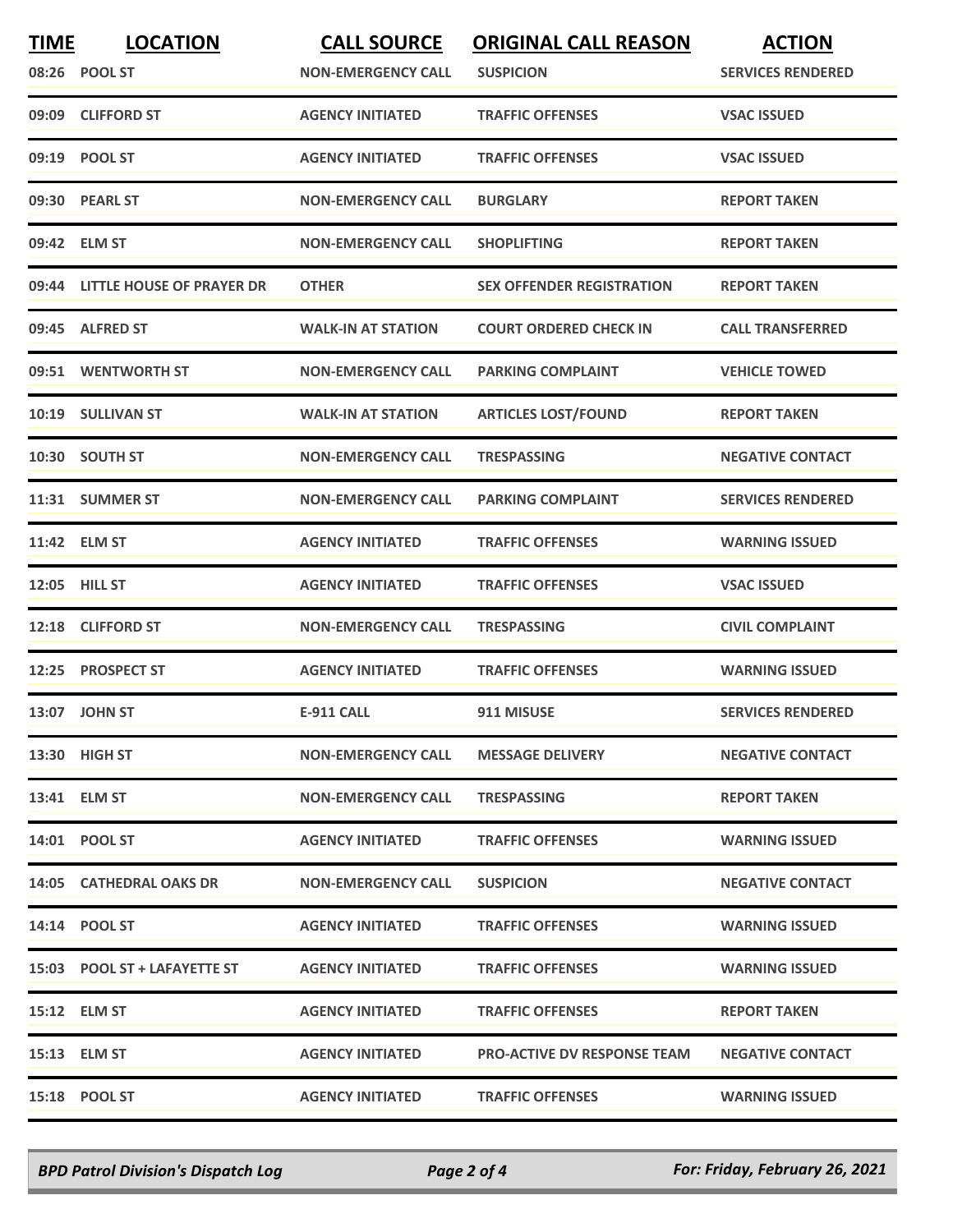| <b>TIME</b> | <b>LOCATION</b>                                                                                                     | <b>CALL SOURCE</b>                                             | <b>ORIGINAL CALL REASON</b>                                        | <b>ACTION</b>             |  |  |
|-------------|---------------------------------------------------------------------------------------------------------------------|----------------------------------------------------------------|--------------------------------------------------------------------|---------------------------|--|--|
| 15:19       | <b>POOL ST + SIMARD AVE</b>                                                                                         | <b>AGENCY INITIATED</b>                                        | <b>TRAFFIC OFFENSES</b>                                            | <b>WARNING ISSUED</b>     |  |  |
| 15:48       | <b>POOL ST + CLIFFORD ST</b>                                                                                        | <b>AGENCY INITIATED</b>                                        | <b>OPER AFTER SUSPENSION</b>                                       | <b>SUMMONS ISSUED</b>     |  |  |
|             |                                                                                                                     |                                                                | OFFENDER: DOUGLAS LEE LACOMBE  AGE: 25  RESIDENT OF: BIDDEFORD, ME |                           |  |  |
|             | <b>CHARGE: OPERATING WHILE LICENSE SUSPENDED OR REVOKED</b><br><b>CHARGE: OPERATING WITH SUSPENDED REGISTRATION</b> |                                                                |                                                                    |                           |  |  |
|             | 15:49 APPLE RIDGE DR                                                                                                | <b>NON-EMERGENCY CALL</b>                                      | <b>DISTURBANCE / NOISE</b>                                         | <b>SERVICES RENDERED</b>  |  |  |
|             | 15:50 ELM ST                                                                                                        | <b>NON-EMERGENCY CALL</b>                                      | <b>SHOPLIFTING</b>                                                 | <b>SUMMONS ISSUED</b>     |  |  |
|             |                                                                                                                     |                                                                | OFFENDER: CODY TAYLOR ROSS  AGE: 20  RESIDENT OF: BIDDEFORD, ME    |                           |  |  |
|             |                                                                                                                     | CHARGE: THEFT BY UNAUTHORIZED TAKING OR TRANSFER - SHOPLIFTING |                                                                    |                           |  |  |
|             | 15:52 HILL ST + RAYMOND ST                                                                                          | <b>AGENCY INITIATED</b>                                        | <b>TRAFFIC OFFENSES</b>                                            | <b>WARNING ISSUED</b>     |  |  |
|             | <b>16:03 MAIN ST</b>                                                                                                | <b>WALK-IN AT STATION</b>                                      | <b>ARTICLES LOST/FOUND</b>                                         | <b>REPORT TAKEN</b>       |  |  |
|             | 16:36 ELM ST                                                                                                        | <b>NON-EMERGENCY CALL</b>                                      | <b>DISTURBANCE / NOISE</b>                                         | <b>CIVIL COMPLAINT</b>    |  |  |
|             | <b>16:55 PIERSONS LN</b>                                                                                            | <b>NON-EMERGENCY CALL</b>                                      | <b>ANIMAL COMPLAINT</b>                                            | <b>REPORT TAKEN</b>       |  |  |
|             | 17:10 POOL ST + SOKOKIS RD                                                                                          | <b>E-911 CALL</b>                                              | <b>SUSPICION</b>                                                   | <b>DISPATCH HANDLED</b>   |  |  |
|             | 17:11 SOUTH ST                                                                                                      | <b>AGENCY INITIATED</b>                                        | <b>TRAFFIC OFFENSES</b>                                            | <b>WARNING ISSUED</b>     |  |  |
|             | 17:27 RIVER RD                                                                                                      | <b>AGENCY INITIATED</b>                                        | <b>TRAFFIC OFFENSES</b>                                            | <b>WARNING ISSUED</b>     |  |  |
|             | 17:30 ELM ST                                                                                                        | <b>NON-EMERGENCY CALL</b>                                      | <b>CHECK WELFARE</b>                                               | <b>NO ACTION REQUIRED</b> |  |  |
| 17:39       | <b>POOL ST + MARIAL AVE</b>                                                                                         | <b>E-911 CALL</b>                                              | 911 MISUSE                                                         | <b>DISPATCH HANDLED</b>   |  |  |
|             | 17:48 SOUTH ST                                                                                                      | <b>AGENCY INITIATED</b>                                        | <b>TRAFFIC OFFENSES</b>                                            | <b>WARNING ISSUED</b>     |  |  |
|             | 18:00 MEDICAL CENTER DR                                                                                             | <b>NON-EMERGENCY CALL</b>                                      | <b>SUSPICION</b>                                                   | <b>GONE ON ARRIVAL</b>    |  |  |
|             | 18:29 ALFRED ST                                                                                                     | E-911 CALL                                                     | <b>CHECK WELFARE</b>                                               | <b>SERVICES RENDERED</b>  |  |  |
|             | <b>18:38 BOULDER WAY</b>                                                                                            | <b>NON-EMERGENCY CALL</b>                                      | <b>THEFT</b>                                                       | <b>REPORT TAKEN</b>       |  |  |
|             | 18:43 ELM ST                                                                                                        | E-911 CALL                                                     | 911 MISUSE                                                         | <b>DISPATCH HANDLED</b>   |  |  |
|             | 19:05    ELM ST                                                                                                     | NON-EMERGENCY CALL                                             | <b>VIOL PROTECTION FROM ABUSE</b>                                  | <b>REPORT TAKEN</b>       |  |  |
|             | 19:30 WENTWORTH ST + GREEN ST                                                                                       | <b>AGENCY INITIATED</b>                                        | <b>PARKING COMPLAINT</b>                                           | <b>SERVICES RENDERED</b>  |  |  |
|             | <b>19:44 MAIN ST</b>                                                                                                | <b>E-911 CALL</b>                                              | 911 MISUSE                                                         | <b>DISPATCH HANDLED</b>   |  |  |
|             | 20:05 MAIN ST + BRADBURY ST                                                                                         | <b>AGENCY INITIATED</b>                                        | <b>TRAFFIC OFFENSES</b>                                            | <b>WARNING ISSUED</b>     |  |  |

*BPD Patrol Division's Dispatch Log Page 3 of 4 For: Friday, February 26, 2021*